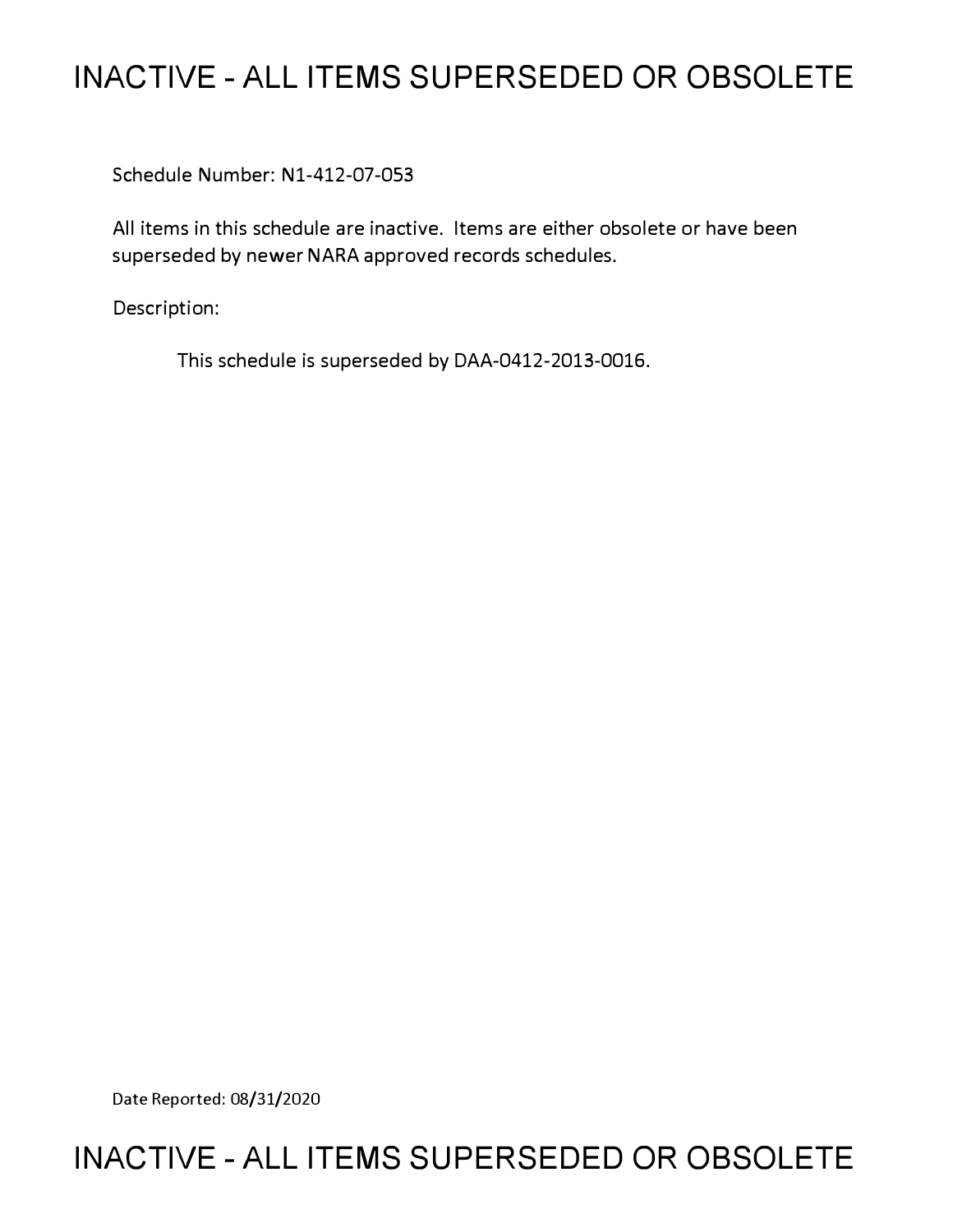| $\mathbf{v}$                                                                                                    | <b>REQUEST FOR RECORDS DISPOSITION AUTHORITY</b>   |                                          |              |                                                                                                                                                                                                                                |                                             |                                            |
|-----------------------------------------------------------------------------------------------------------------|----------------------------------------------------|------------------------------------------|--------------|--------------------------------------------------------------------------------------------------------------------------------------------------------------------------------------------------------------------------------|---------------------------------------------|--------------------------------------------|
| To: NATIONAL ARCHIVES and RECORDS ADMINISTRATION (NIR)<br>WASHINGTON, DC 20408                                  |                                                    |                                          |              | JOB NUMBER N/-4/2-07-53<br>DATE RECEIVED                                                                                                                                                                                       |                                             |                                            |
| 1. FROM (Agency or establishment)                                                                               |                                                    |                                          |              | <b>NOTIFICATION TO AGENCY</b>                                                                                                                                                                                                  |                                             |                                            |
|                                                                                                                 | U.S. Environmental Protection Agency               |                                          |              |                                                                                                                                                                                                                                |                                             |                                            |
|                                                                                                                 | 2. MAJOR SUBDIVISION                               |                                          |              |                                                                                                                                                                                                                                |                                             |                                            |
| <b>OGC</b>                                                                                                      |                                                    |                                          |              | In accordance with the provisions of 44 U.S.C.<br>3303a, the disposition request,<br>including<br>amendments, is approved except for items that may<br>marked Adisposition not approved≅ or<br>be<br>Awithdrawn≅ in column 10. |                                             |                                            |
| 3. MINOR SUBDIVISION<br>Headquarters and Agency-wide                                                            |                                                    |                                          |              |                                                                                                                                                                                                                                |                                             |                                            |
| 4. NAME OF PERSON WITH WHOM TO CONFER                                                                           |                                                    | <b>5. TELEPHONE</b>                      | <b>DATE</b>  |                                                                                                                                                                                                                                | ARCHIVIST OF THE UNITED STATES              |                                            |
|                                                                                                                 | John B. Ellis                                      | 202-566-1643                             |              | Wiley Wash<br>$1620$ of                                                                                                                                                                                                        |                                             |                                            |
| is not required;<br>is attached; or<br>has been requested.<br>SIGNATURE OF AGENCY REPRESENTATIVE<br><b>DATE</b> |                                                    |                                          |              |                                                                                                                                                                                                                                |                                             |                                            |
|                                                                                                                 |                                                    |                                          |              |                                                                                                                                                                                                                                |                                             |                                            |
|                                                                                                                 | John B. Ellis                                      | 3.50                                     | <b>TITLE</b> | <b>Agency Records Officer</b>                                                                                                                                                                                                  |                                             |                                            |
| 7. Item<br>No.                                                                                                  | 8. DESCRIPTION OF ITEM AND PROPOSED DISPOSITION    |                                          |              |                                                                                                                                                                                                                                | 9. GRS OR SUPERSEDED<br><b>JOB CITATION</b> |                                            |
| 1.                                                                                                              | EPA 656 Board of Contract Appeals Cases            |                                          |              |                                                                                                                                                                                                                                | $N1-412-01-13$                              |                                            |
| 2.                                                                                                              | EPA 657 GAO Contract Bid Protest Cases             |                                          |              |                                                                                                                                                                                                                                | N1-412-01-14                                |                                            |
| 3.                                                                                                              | EPA 674 Legal Interpretation and Opinions          |                                          |              |                                                                                                                                                                                                                                | NC1-412-84-2/2                              |                                            |
| 4.                                                                                                              | EPA 675 Litigation Involving EPA                   |                                          |              |                                                                                                                                                                                                                                | NC1-412-84-2/3                              |                                            |
| 5.                                                                                                              | EPA 676 Development of Enforcement and             | <b>Environmental Standards by States</b> |              |                                                                                                                                                                                                                                | NC1-412-84-2/4                              |                                            |
| 6.                                                                                                              | EPA 677 Information Law and Intellectual Property  |                                          |              |                                                                                                                                                                                                                                | NC1-412-84-2/6                              |                                            |
| 7.                                                                                                              | EPA 678 General Law                                |                                          |              |                                                                                                                                                                                                                                | NC1-412-84-2/7                              |                                            |
|                                                                                                                 |                                                    |                                          |              |                                                                                                                                                                                                                                |                                             | <b>10. ACTION TAKEN</b><br>(NARA USE ONLY) |
| 12 2/1/08                                                                                                       | copies sent to agency, DWMB, DWME, NOMW, NWCT, INR |                                          |              |                                                                                                                                                                                                                                |                                             |                                            |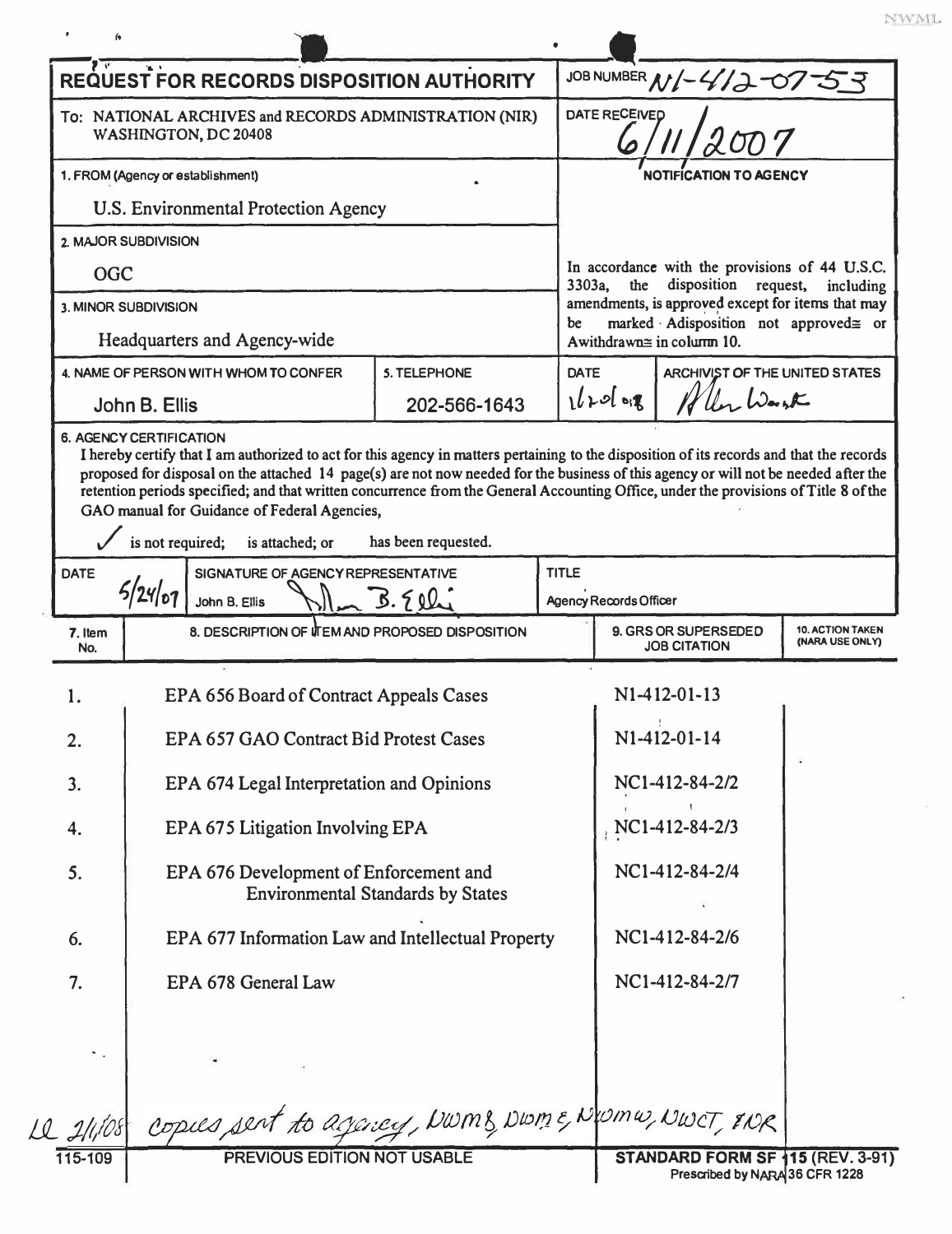

**This schedule is in development. It may not be used to retire or destroy records. If you have any questions, please contact the Records Help Desk.** 

# **EPA Records Schedule 656**

**Status: Development, 05/31/2007** 

**Title: Board of Contract Appeals Cases** 

**Program: General Counsel** 

• . . 't .,.. "''•

 $\mathbf{A}_I$ 

**Applicability: Headquarters** 

**Function: 405 - Supply Chain Management** 

## **NARA Disposal Authority:**

**This schedule authorizes the disposition of the record copy in any media (media neutral). Records designated for permanent retention must be transferred to the National Archives in accordance with NARA standards at the time of transfer.** 

**• Pending**

### **Description:**

**Consists of copies of the appeal file filed with the Department of Interior Board of Contract Appeals, written memoranda of legal arguments (if any filed), relevant documents relating to disputed contractual issues, contracting officer's final decision, briefs, motions, and pleadings.** 

#### **Disposition Instructions:**

**Item a: Record copy** 

· Disposable Temp

- **Close inactive records 2 years after final resolution or settlement of appeal or 2 years after payment, if any, of judgment or settlement amount, whichever is later.**
- **Destroy 10 years after file closure, or 10 years after final payment under contract, whichever is later.**

## **Guidance:**

**Final resolution of appeal includes all applicable appeals and does not mean final Agency decision.** 

**Case files maintained by the Office of General Counsel in Cincinnati and Research Triangle Park are also covered by this schedule.** 

**Restrictions related to source selection information can be found in the Federal Acquisition Regulations,** 

**<file://F:\bf2007\schedules> media neutral NARA project\656.html 5/17/2007**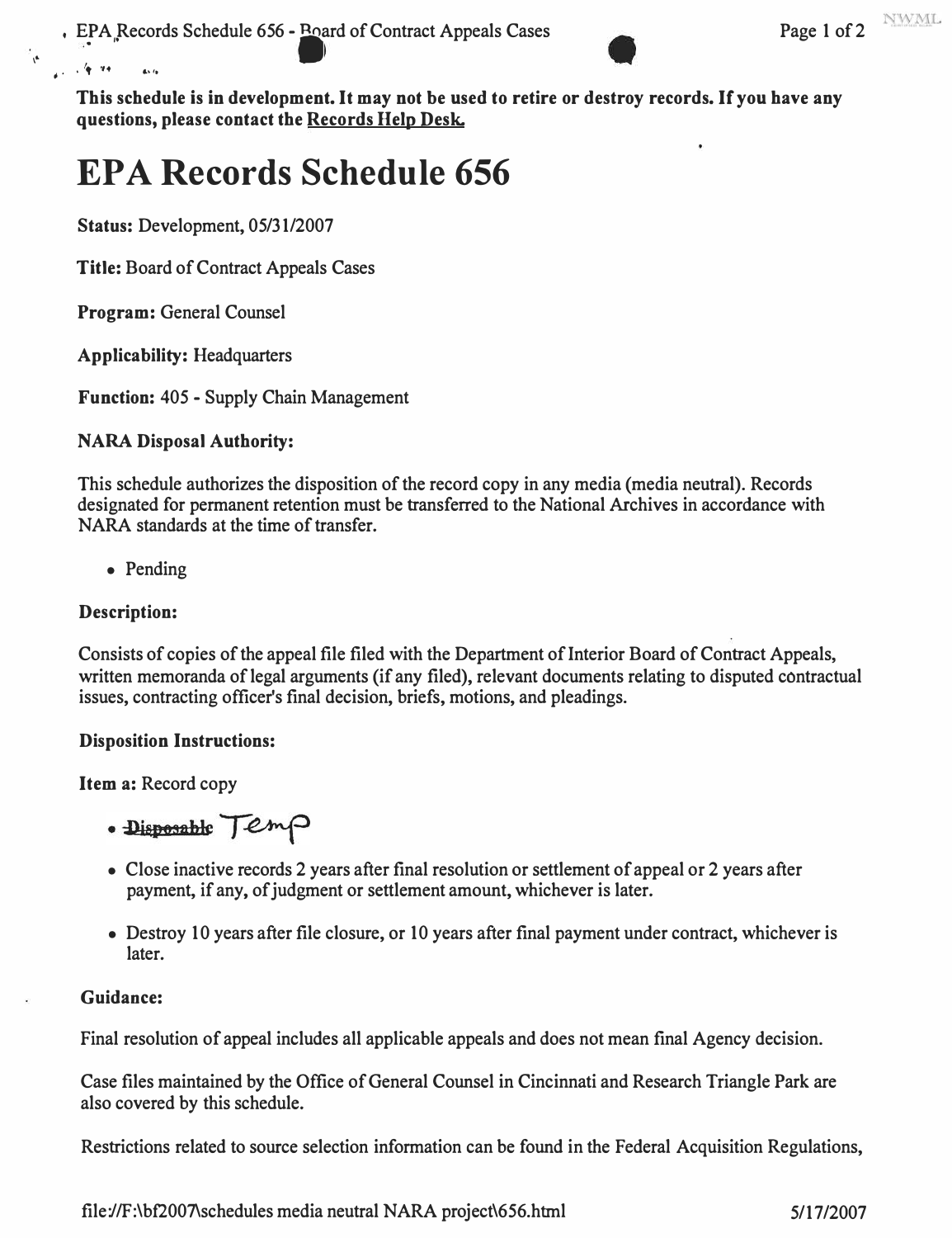**. EPA**<sub>*R*</sub> Records Schedule 656 - Roard of Contract Appeals Cases Page 2 of 2

### **FARn3.104.**

**Records containing sensitive information must be shredded or otherwise definitively destroyed to protect confidentiality.** 

#### **Reasons for Disposition:**

**The disposition instructions have been rewritten as media neutral to allow for maintaining the record copy in EPA's electronic recordkeeping system. The retention has not changed.** 

**Item b for electronic copies created with word processing and electronic mail applications deleted 08/23/2006 pursuant to NARA Bulletin 2006-04.** 

#### **Custodians:**

**Office of General Counsel, Finance and Operations Law Office** 

- **Contact:**
- **Telephone:**

#### **Related Schedules:**

#### **Previous NARA Disposal Authority:**

**Nl-412-01-13** 

**Entry: 02/23/1999** 

**EPA Approval: Pending** 

**NARA Approval: Pending** 

 $\bullet$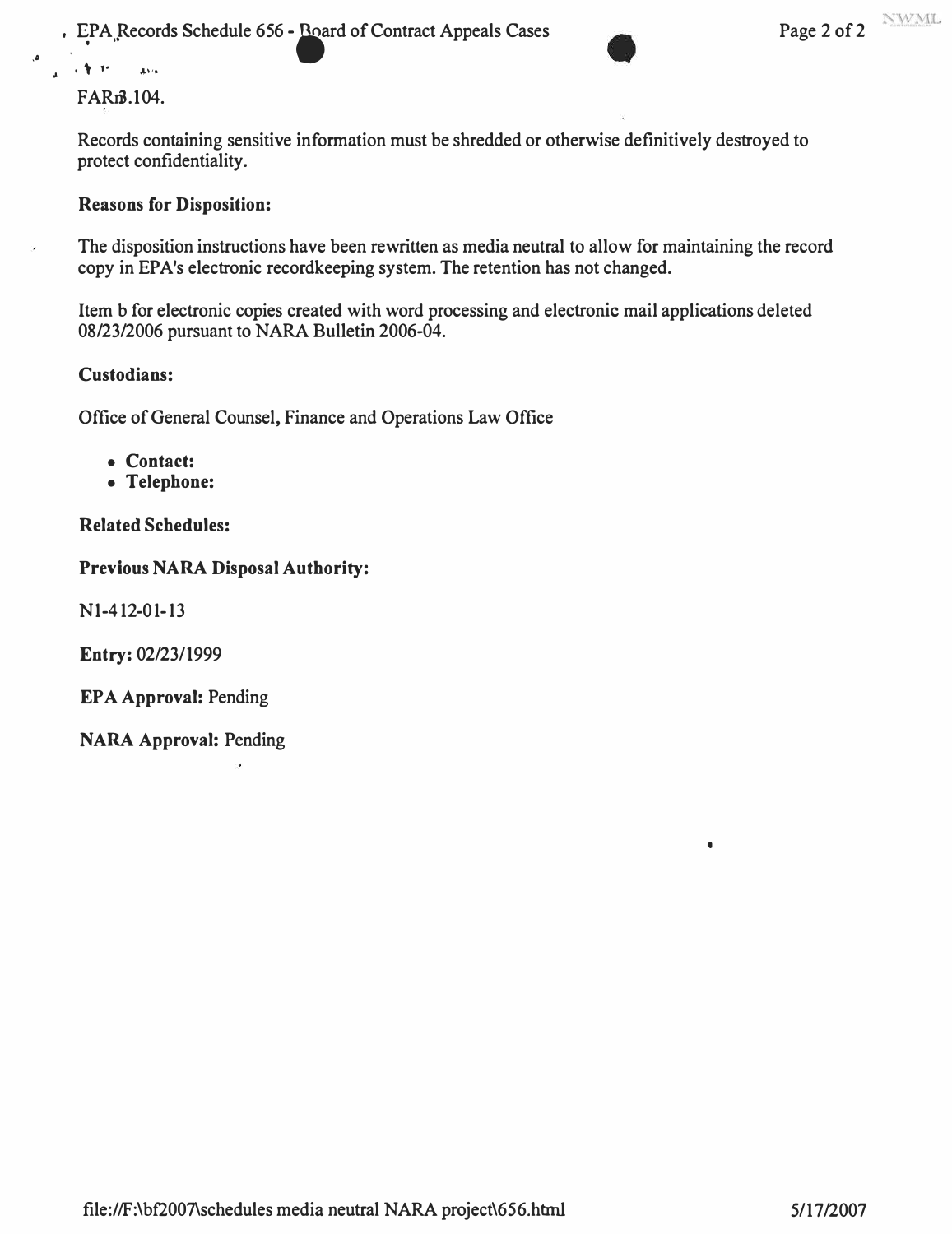PA Records Schedule 657 **- GAO** Contract Bid Protest Cases Page 1 of 2



**This schedule is in development. It may not be used to retire or destroy records. If you have any questions, please contact the Records Help Desk.** 

# **EPA Records Schedule 657**

**Status: Development, 05/31/2007** 

**Title:** GAO Contract Bid Protest Cases

**Program:** General Counsel

 $\uparrow$   $\uparrow$   $\qquad$   $\downarrow$   $\uparrow$ 

**Applicability:** Headquarters

**Function:** 405 - Supply Chain Management

## **NARA Disposal Authority:**

This schedule authorizes the disposition of the record copy in any media (media neutral). Records designated for permanent retention must be transferred to the National Archives in accordance with NARA standards at the time of transfer.

• Pending

## **Description:**

Consists of copies of contract protests filed with the Government Accountability Office (GAO), written memoranda of legal arguments (if any filed), statement of EPA contracting officer, relevant documents relating to the protest, contract award or other contracting actions, the protest file, and the Agency report.

#### **Disposition Instructions:**

**Item a:** Record copy

**• Disposable Temp** 

- Close inactive records 2 years after final resolution or settlement of protest litigation.
- Destroy 10 years after file closure, or 10 years after final payment under contract, whichever is later.

#### **Guidance:**

Case files maintained by the Office of General Counsel in Cincinnati and Research Triangle Park are also covered by this schedule.

Restrictions related to source selection information can be found in the Federal Acquisition Regulation, FAR<sub>m</sub>3-104.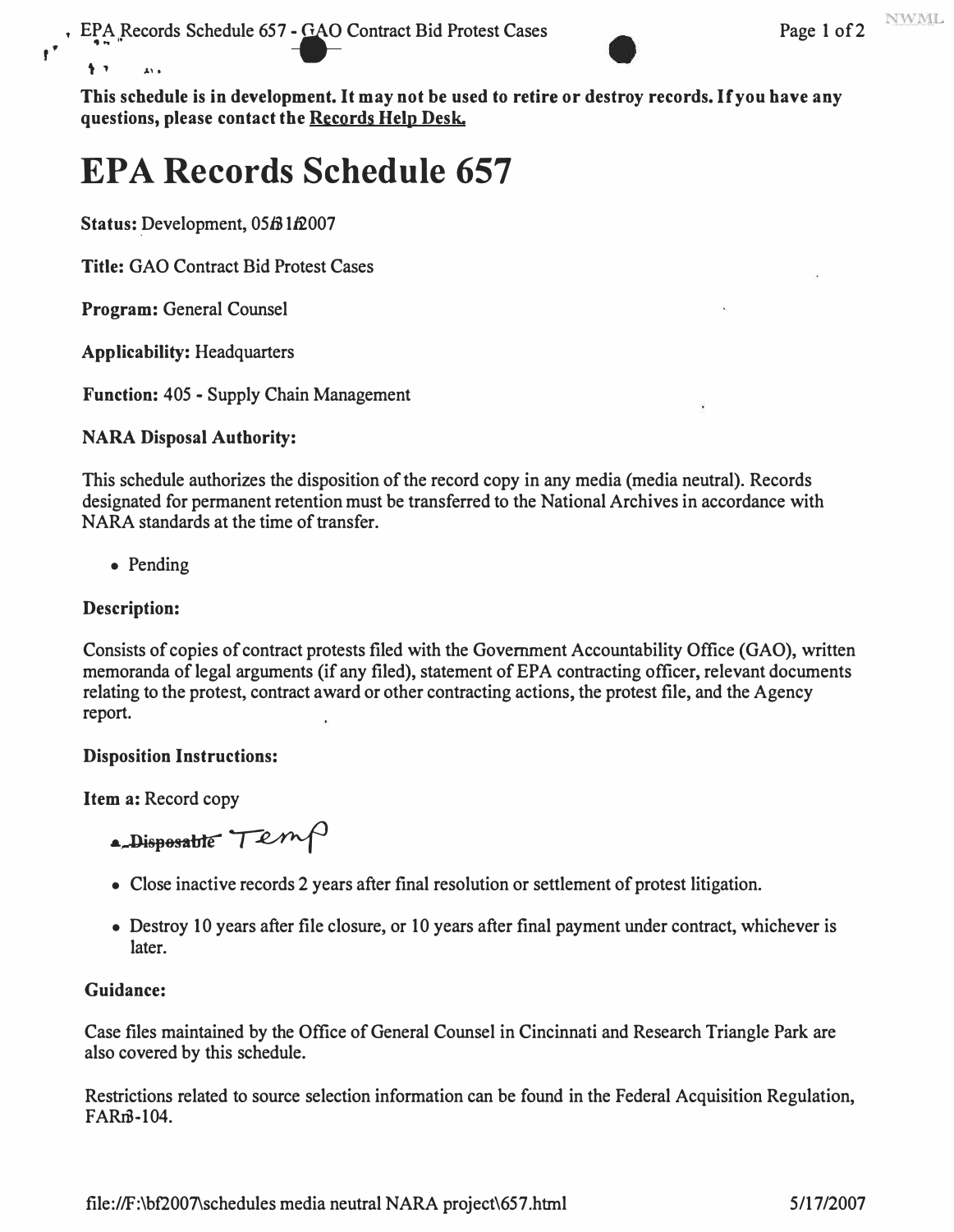

Records containing sensitive information must be shredded or otherwise definitively destroyed to protect confidentiality.

#### **Reasons for Disposition:**

The disposition instructions have been rewritten as media neutral to allow for maintaining the record copy in EPA's electronic recordkeeping system. The retention has not changed.

Item b for electronic copies created with word processing and electronic mail applications deleted 08/23/2006 pursuant to NARA Bulletin 2006-04.

#### **Custodians:**

 $i \rightarrow i \rightarrow i \rightarrow j$ 

Office of General Counsel, Finance and Operations Law Office

**• Contact:** 

**• Telephone:** 

**Related Schedules:** 

**Previous NARA Disposal Authority:** 

Nl-412-01-14

**Entry:** 02/23/1999

**EPA Approval:** Pending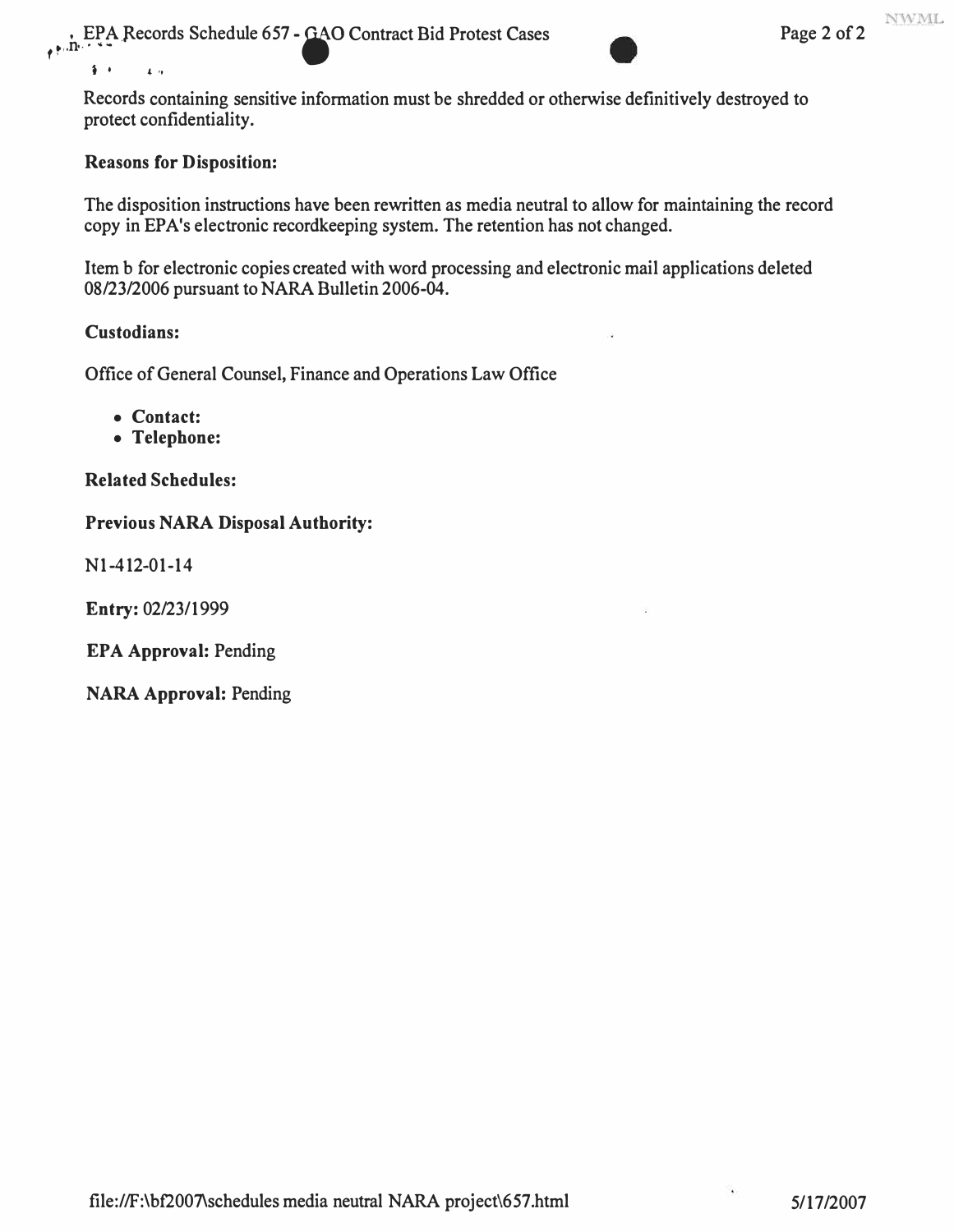**This schedule is in draft.** It **may be used to retire records, but may not be used to destroy records.**  If **you have any questions, please contact the Records Help Desk.** 

# **EPA Records Schedule 674**

**Status: Draft, 01/31/2008** 

**Title:** Legal Interpretation and Opinions

**Program:** General Counsel

**Applicability:** Agency-wide

**Function:** 317-260 - Mission Program Support

## **NARA Disposal Authority:**

This schedule authorizes the disposition of the record copy in any media (media neutral), excluding any records already in electronic form. Records designated for permanent retention must be transferred to the National Archives in accordance with NARA standards at the time of transfer.

 $412 - 07 - 53$ 

• Nl-412-07-53/3

## **Description:**

Includes requests for and responses to requests for legal interpretations and opinions relative to the intent and application of environmental laws and regulations.

Also includes background material including letters, memos, laboratory reports, Federal Register clippings, and excerpts from court transcripts.

## **Disposition Instructions:**

**Item a(l):** Requests for and responses - Nonelectronic

- **Permanent**
- Close inactive records upon the expiration, amendment, or revision of an act or regulation.
- Transfer to the National Archives in 15 year blocks, 15 years after file closure.

**Item a(2):** Requests for and responses - Electronic

- **Permanent**
- Close inactive records upon the expiration, amendment, or revision of an act or regulation.
- Transfer to the National Archives 5 years after file closure, with any related documentation and external finding aids, as specified in 36 CFR 1228.270 or standards applicable at the time.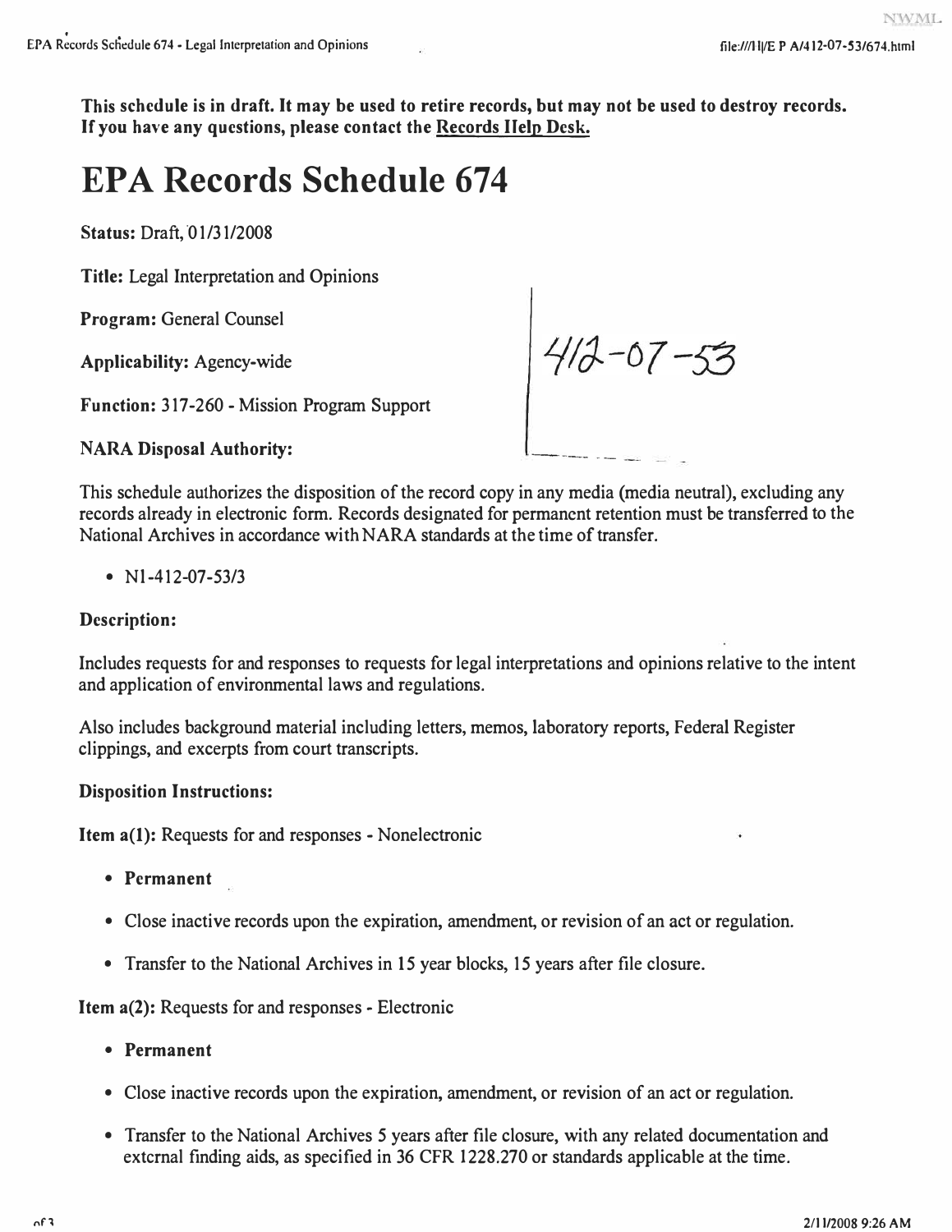**Item a(3):** Requests for and responses - Electronic copy of records transferred to the National Archives

en Disposable Temp

- Close file upon transfer to the National Archives.
- Delete after electronic record copy is successfully transferred to the National Archives.

**Item b:** Background material

 $\cdot$  Disposable  $\rightarrow$   $\sqrt{2}$ 

- Close inactive records at end of year.
- Destroy 10 years after file closure.

## **Guidance:**

The record copy is maintained by the Office of General Counsel who is responsible for implementing the disposition. Copies incorporated into other files are retained according to the disposition instructions for the records they support.

## **Reasons for Disposition:**

The disposition instructions have been rewritten as media neutral to allow for maintaining the record copy in EPA's electronic recordkeeping system. The retention has not changed.

The following changes were made in the 01/31/2008 version:

- Divided item a into three subitems,  $a(1)$ -(3).
- Revised the titles of disposition items a(1)-(3).
- Revised the disposition instruction for item a(3).

Item c for electronic copies created with word processing and electronic mail applications deleted 08/23/2006 pursuant to NARA Bulletin 2006-04.

## **Custodians:**

Office of General Counsel

- **Contact:**
- **Telephone:**

## **Related Schedules:**

## **Previous NARA Disposal Authority:**

NCI 74-255/4, NC 1-412-84-2/2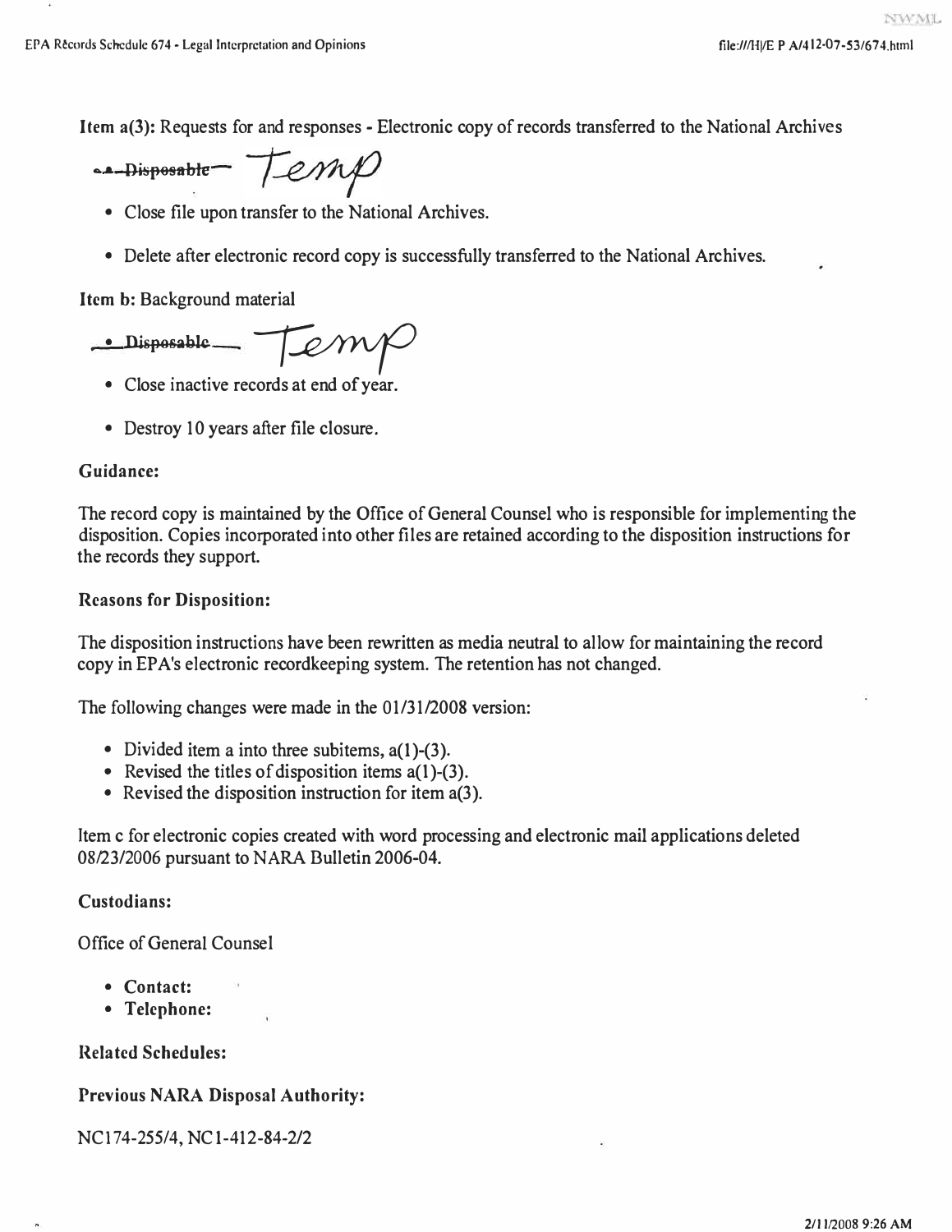**Entry: 10/26/1993** 

**EPA Approval: 05/24/2007** 

**NARA Approval: Pending** 

 $\epsilon$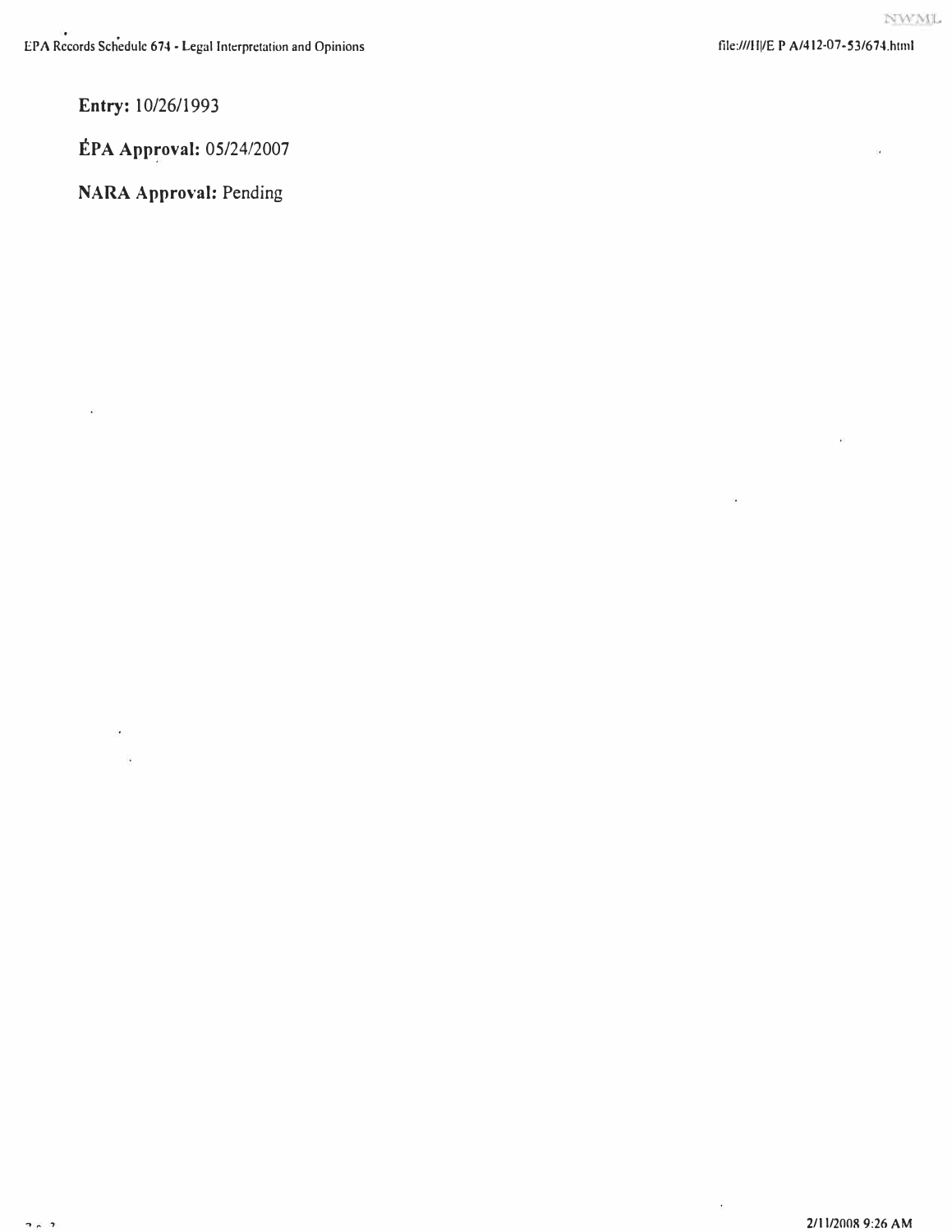**.** EPA Records Schedule 675n- Litigation Involving EPA Page 1 of 2



**This schedule is in development. It may not be used to retire or destroy records. If you have any questions, please contact the Records Help Desk.** 

# **EPA Records Schedule 675**

**Status: Development, 05/31/2007** 

**Title: Litigation Involving EPA** 

**Program: General Counsel** 

**Applicability: Agency-wide** 

**Function: 317-260 - Mission Program Support** 

## **NARA Disposal Authority:**

**This schedule authorizes the disposition of the record copy in any media (media neutral). Records designated for permanent retention must be transferred to the National Archives in accordance with NARA standards at the time of transfer.** 

**• Pending**

## **Description:**

**Includes records documenting the nature, course, and outcome of defensive litigation involving EPA and related to EPA's environmental laws (e.g., Clean Air Act, Clean Water Act). Also includes defensive**  litigation involving matters outside of EPA's specific environmental regulatory statutes (e.g., Freedom of **Information Act, Endangered Species Act, contracts, personnel, federal tort claims, etc.) as well as cases**  where the government brings suit on a matter outside of EPA's regulatory area (e.g., someone owes the **Government money). The types of documents may include: court pleadings and orders, opinions, depositions, interrogatories, transcripts, affidavits, exhibits, documents related to discovery and evidence, and any other documents relied on to make the case.** 

**Excludes: EPA enforcement actions (other than defensive cases) scheduled as EPA 207 except for Superfund site-specific cases covered by EPA 025.** 

## **Disposition Instructions:**

**Item a: Record copy** 

<del>-Disposable Lem</del>

- **Close inactive records upon completion of case.**
- **Destroy IO years after file closure.**

## **Guidance:**

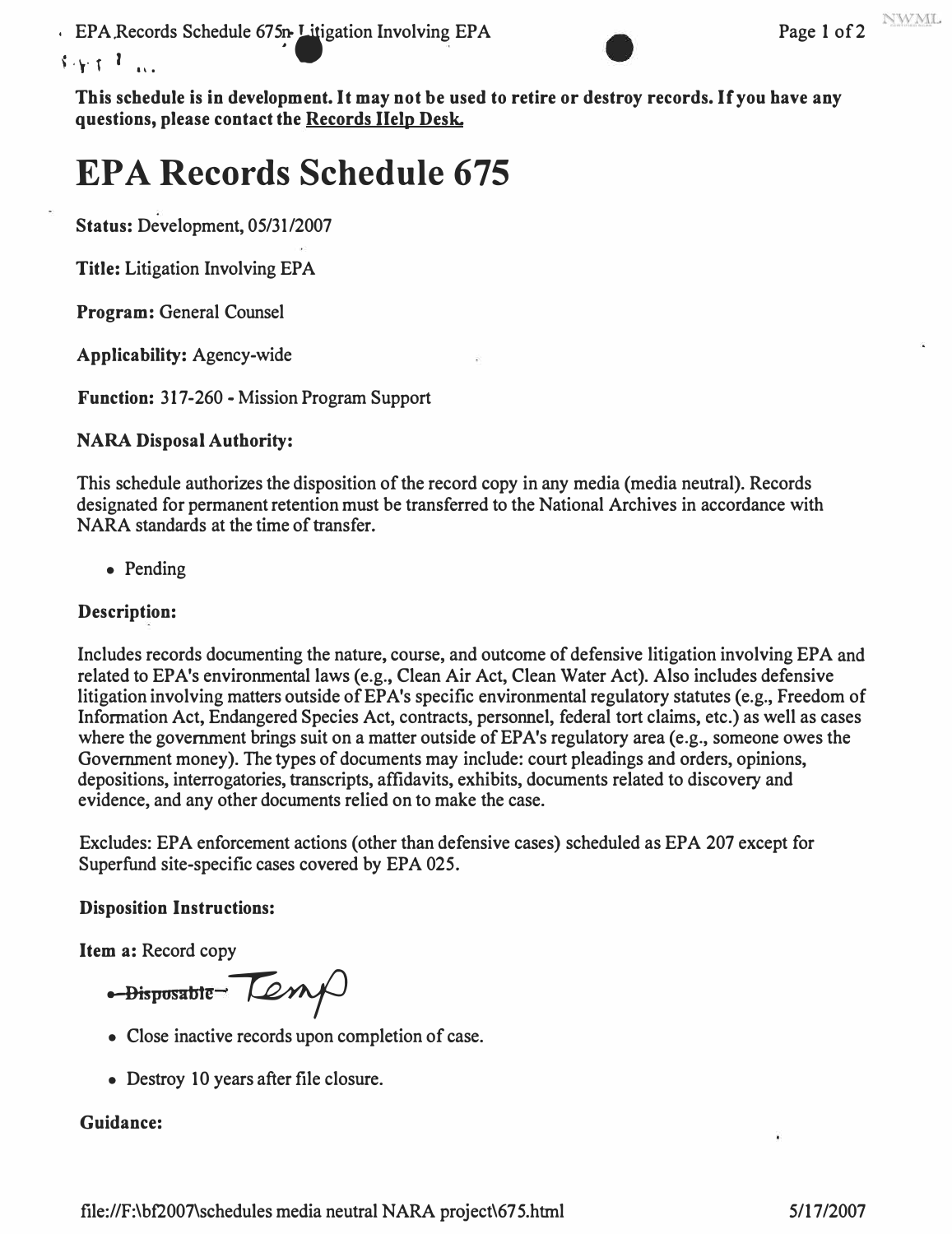. EPA Records Schedule 675 - Litigation Involving EPA Page 2 of 2



 $1 + \sqrt{2}$ 

The record copy is maintained by the Office of General Counsel who is responsible for implementing the disposition. Copies incorporated into other files are retained according to the disposition instructions for the records they support.

## **Reasons for Disposition:**

The disposition for the record copy previously approved by the National Archives as NCl-412-84-2/3. The description has been rewritten to provide examples of the types of litigation and the types of documents that may be included. The disposition instructions have been rewritten as media neutral to allow for maintaining the record copy in EPA's electronic recordkeeping system.

The following items were deleted 08/23/2006:

Item b - Copies on optical disk and CD-ROM deleted as nonrecords.

Item c - Electronic copies created with word processing and electronic mail applications deleted pursuant to NARA Bulletin 2006-04.

#### **Custodians:**

Office of General Counsel

- **Contact:**
- **Telephone:**

#### **Related Schedules:**

EPA 025, EPA 207

#### **Previous NARA Disposal Authority:**

NC174-255/5 (TN28/C4/5a), NCl-412-84-2/3

Entry: 10/26/1993

**EPA Approval:** Pending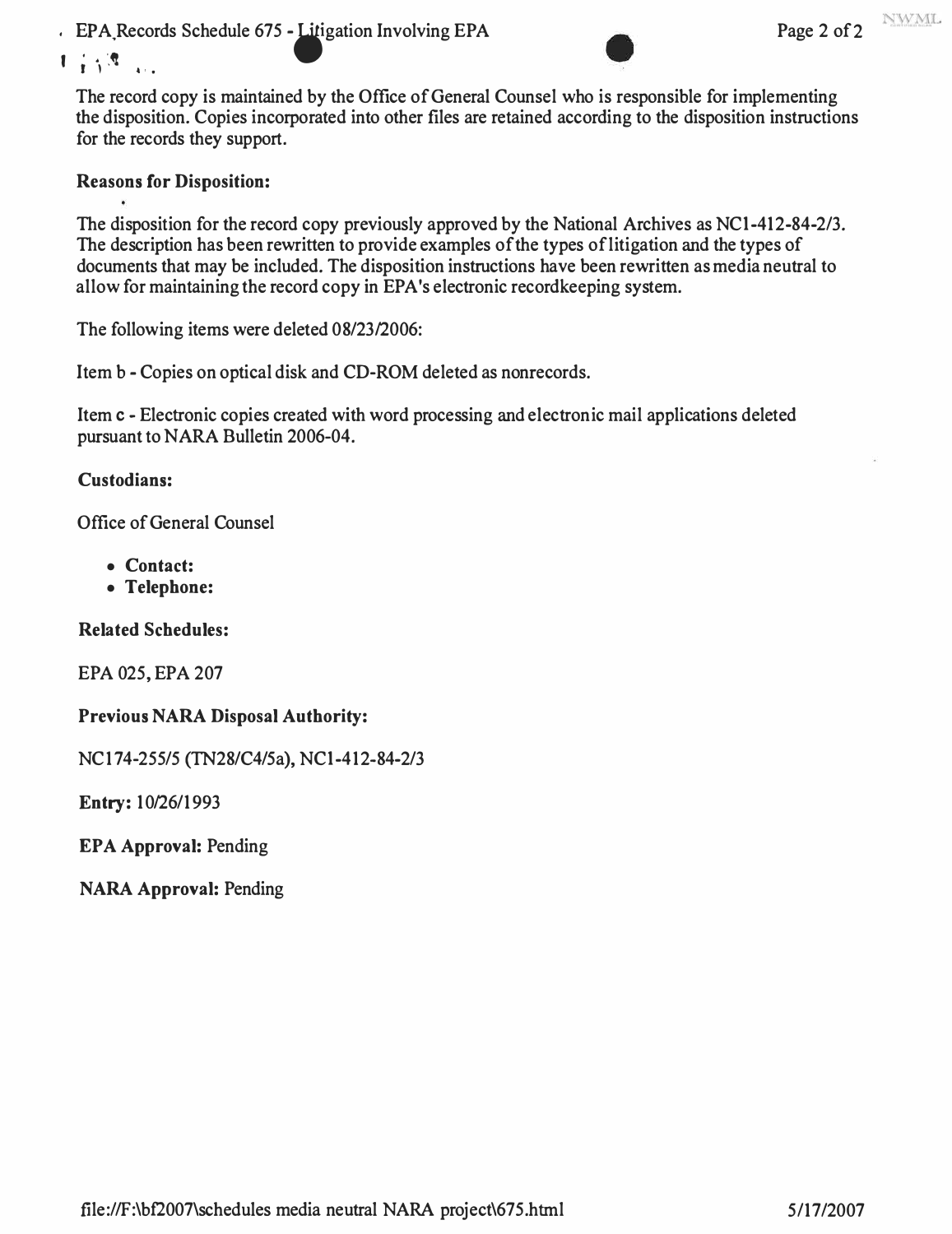**NWML** FPA, Records Schedule 676n-Development of Enforcement and Enviropmental Standards... Page 1 of 2 **•. ' r • • .** .n

**This schedule is in development. It may not be used to retire or destroy records. If you have any questions, please contact the Records Help Desk.** 

# **EPA Records Schedule 676**

**Status:** Development, 03/31/2007

**Title:** Development of Enforcement and Environmental Standards by States

**Program:** General Counsel

**Applicability:** Agency-wide

**Function: 317-260 - Mission Program Support** 

## **NARA Disposal Authority:**

This schedule authorizes the disposition of the record copy in any media (media neutral). Records designated for permanent retention must be transferred to the National Archives in accordance with NARA standards at the time of transfer.

• Pending

#### **Description:**

Contains submission, progress, and status of documents pertaining to environmental standards being enacted into law by states and territories and submitted to EPA for review and approval. Records consist of letters requesting legal interpretations and opinions, copies of state acts or programs, regional office reviews and comments, and technical reviews.

#### **Disposition Instructions:**

**Item a:** Record copy

 $\frac{1}{\sqrt{2\pi}}$ 

- Close inactive records upon completion of program.
- Destroy 10 years after file closure.

#### **Guidance:**

The record copy is maintained by the Office of General Counsel who is responsible for implementing the disposition. Copies incorporated into other files are retained according to the disposition instructions for the records they support.

Similar records maintained by the Office of Enforcement and Compliance Assurance are scheduled as EPA 686. Other records related to operation of state programs include: EPA 203 for state oversight; EPA 204 for state program authorizations and approvals; EPA 217 for state implementation plans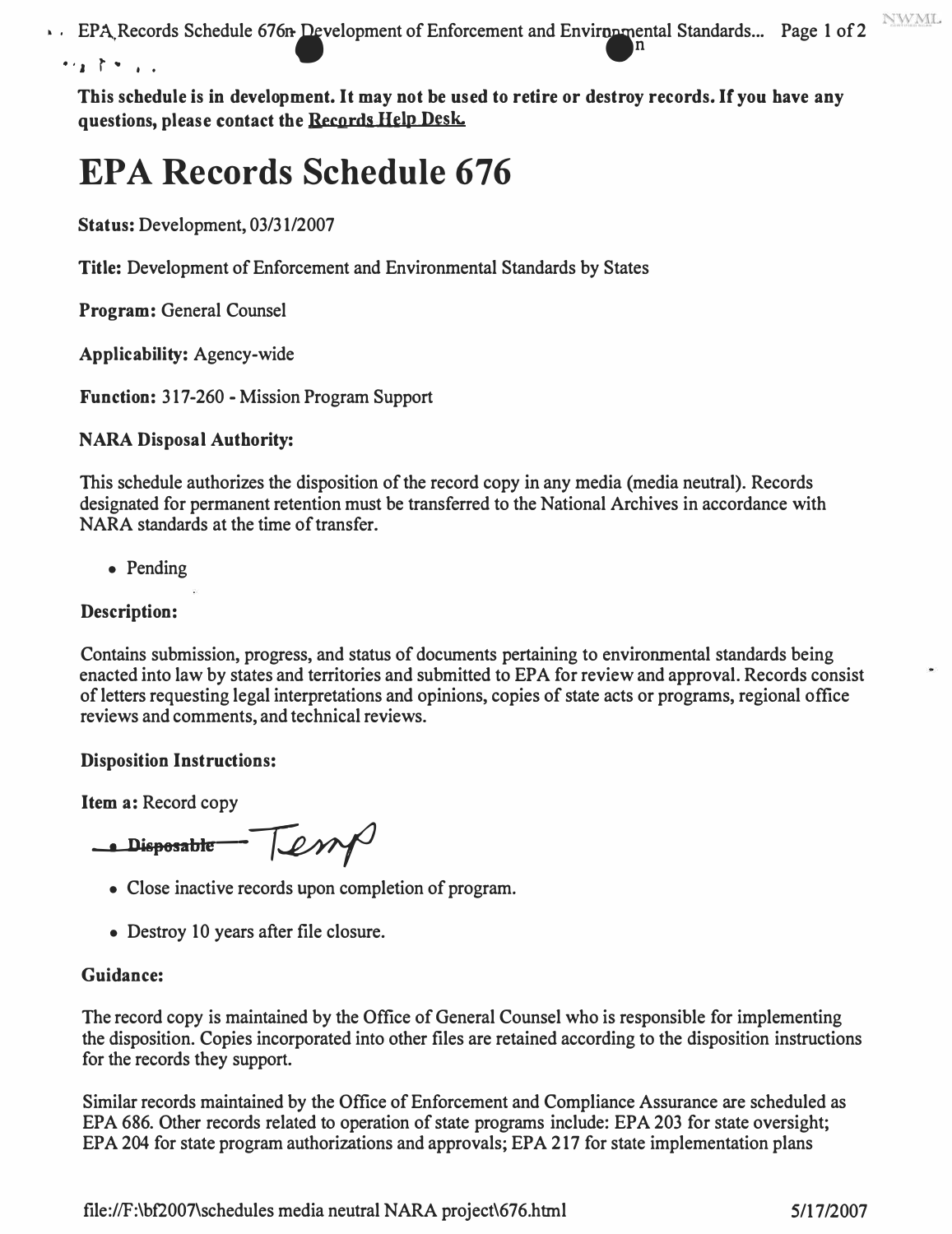NWML • · EPA Records Schedule 676 - Development of Enforcement and Enviropmental Standards... Page 2 of 2 • ,J T ... ' •

(SIPS); and EPA 237 for state air monitoring.

#### **Reasons for Disposition:**

**The disposition instructions have been rewritten as media neutral to allow for maintaining the record copy in EP A's electronic recordkeeping system. The retention has not changed.** 

**Item b for electronic copies created with word processing and electronic mail applications deleted 08/23/2006 pursuant to NARA Bulletin 2006-04.** 

#### **Custodians:**

**Office of General Counsel** 

- **Contact:**
- **Telephone:**

#### **Related Schedules:**

**EPA 203, EPA 204, EPA 217, EPA 237, EPA 686** 

#### **Previous NARA Disposal Authority:**

**NCI 74-255/6b (TN28-C4/6b), NCl-412-84-2/4** 

**Entry: 10/26/1993** 

**EPA Approval: Pending**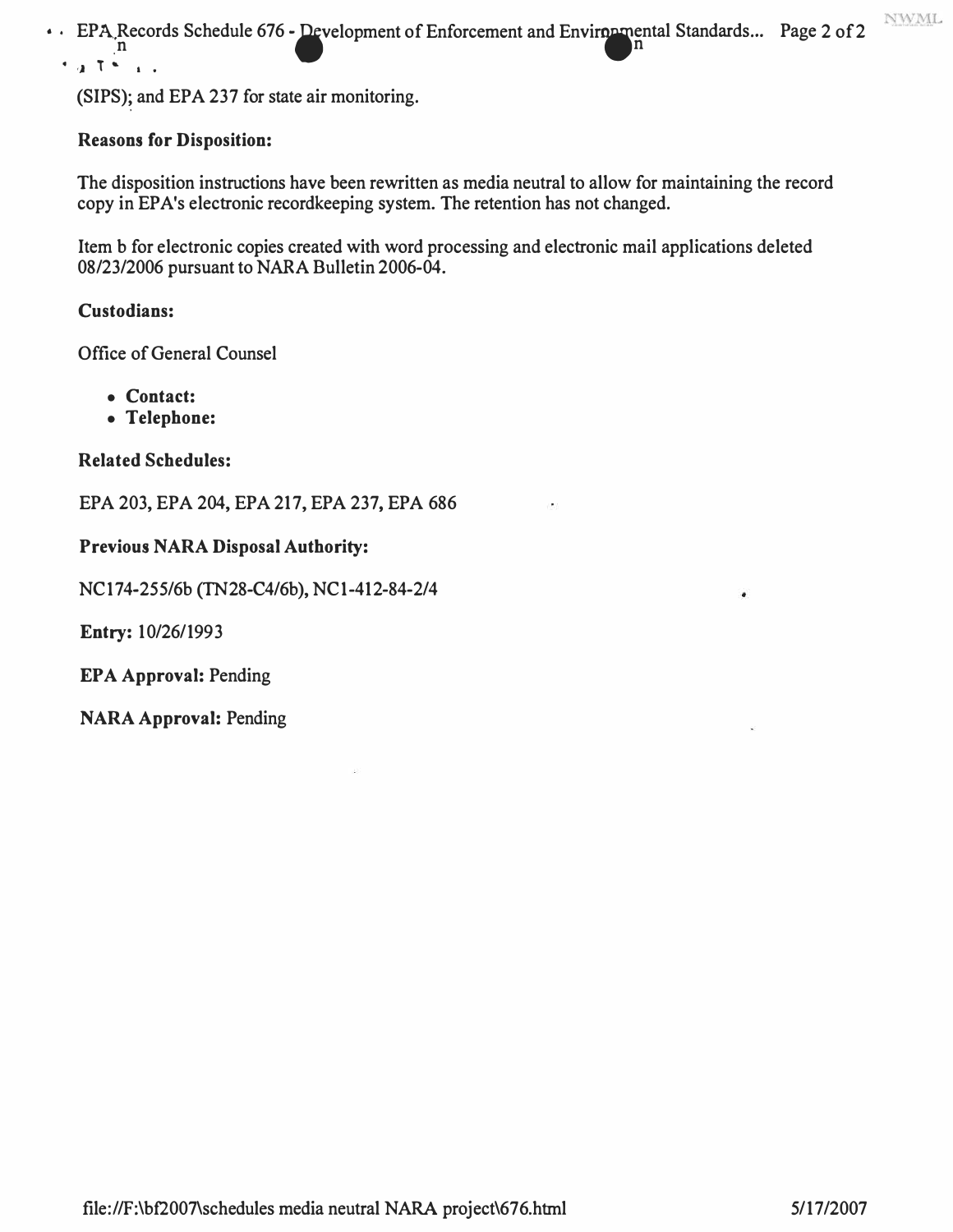EPARecords Schedule 677 - Information Law and Intellectual Property Page 1 of 2  $\mathbf{h}$ *J* **I I •** 

**This schedule is in development. It may not be used to retire or destroy records. If you have any questions, please contact the Records Help Desk.** 

# **EPA Records Schedule 677**

**Status:** Development, 05/31/2007

**Title:** Information Law and Intellectual Property

**Program:** General Counsel

**Applicability:** Agency-wide

**Function:** 317-261 - Internal Operations Support

## **NARA Disposal Authority:**

This schedule authorizes the disposition of the record copy in any media (media neutral). Records designated for permanent retention must be transferred to the National Archives in accordance with NARA standards at the time of transfer.

• Pending

## **Description:**

Contains documents related to patents, copyright and data rights and interpretations under contracts, grants and cooperative agreements awarded by EPA. Also, involves right of EPA to use patented inventions and copyrighted material. Documents include copies of contracts, grants, and other awards, requests for proposals, disclosures of inventions, affidavits waivers, and internal and external correspondence between contractors, etc., and EPA regarding negotiations on invention, data and copyright matters, including waiver of rights decisions. Also, includes documents regarding licensing of EPA inventions.

Also contains disclosures of inventions made under grants, contracts, and by EPA employees consisting of patent applications, correspondence with U.S. Patent and Trademark Office (PTO) and with inventors and other documents related to prosecution of patent applications in the PTO. Also, lists and copies of issued EPA owned U.S. patents.

#### **Disposition Instructions:**

**Item a:** Patents, copyright and data rights and interpretations

� .... **Dlsposatile** /

- Close inactive records upon completion or termination of contract, grant, or cooperative agreement or last action taken regarding the matter involved if no contract, grant or like is involved.
- Destroy 15 years after file closure.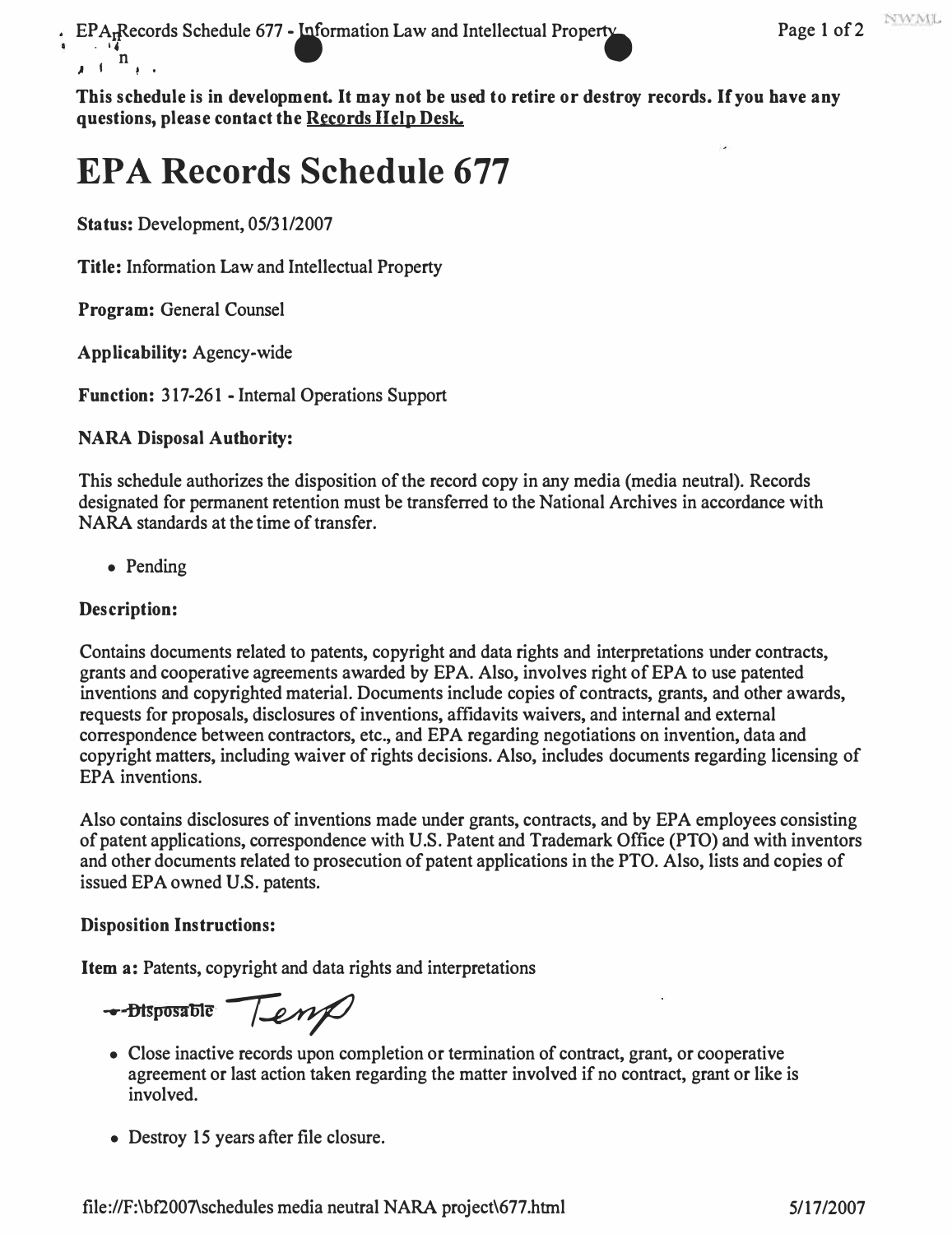**EPARecords Schedule 677 - Information Law and Intellectual Property Page 2 of 2** 

**Item b:** Disclosures

 $\mathbf{1}$   $\mathbf{1}$   $\mathbf{1}$   $\mathbf{1}$   $\mathbf{1}$ 

 $\triangle$ *Disposable*  $\overline{\phantom{a}}$ 

- Close inactive records upon completion or termination of contract, grant, or cooperative agreement or last action taken regarding the matter involved if no contract, grant or like is involved.
- Destroy 15 years after file closure.

#### **Guidance:**

Contract management records are scheduled as EPA 020 for Superfund site-specific and EPA 202 for all others. Grants and other program support agreements are scheduled as EPA 001 for Superfund sitespecific; EPA 232 for waste water construction and state revolving fund grants; and EPA 003 for all others.

#### **Reasons for Disposition:**

The disposition instructions have been rewritten as media neutral to allow for maintaining the record copy in EPA's electronic recordkeeping system. The retention has not changed.

Item c for electronic copies created with word processing and electronic mail applications deleted 08f23f2006 pursuant to NARA Bulletin 2006-04.

#### **Custodians:**

Office of General Counsel

- **Contact:**
- **Telephone:**

**Related Schedules:** 

EPA 001, EPA 003, EPA 020, EPA 202, EPA 232

#### **Previous NARA Disposal Authority:**

NC174-255/9 and 10, NCl-412-83-2f9 and 10, NCl-412-84-2f6

**Entry: 10***f***26***f***1993** 

**EPA Approval:** Pending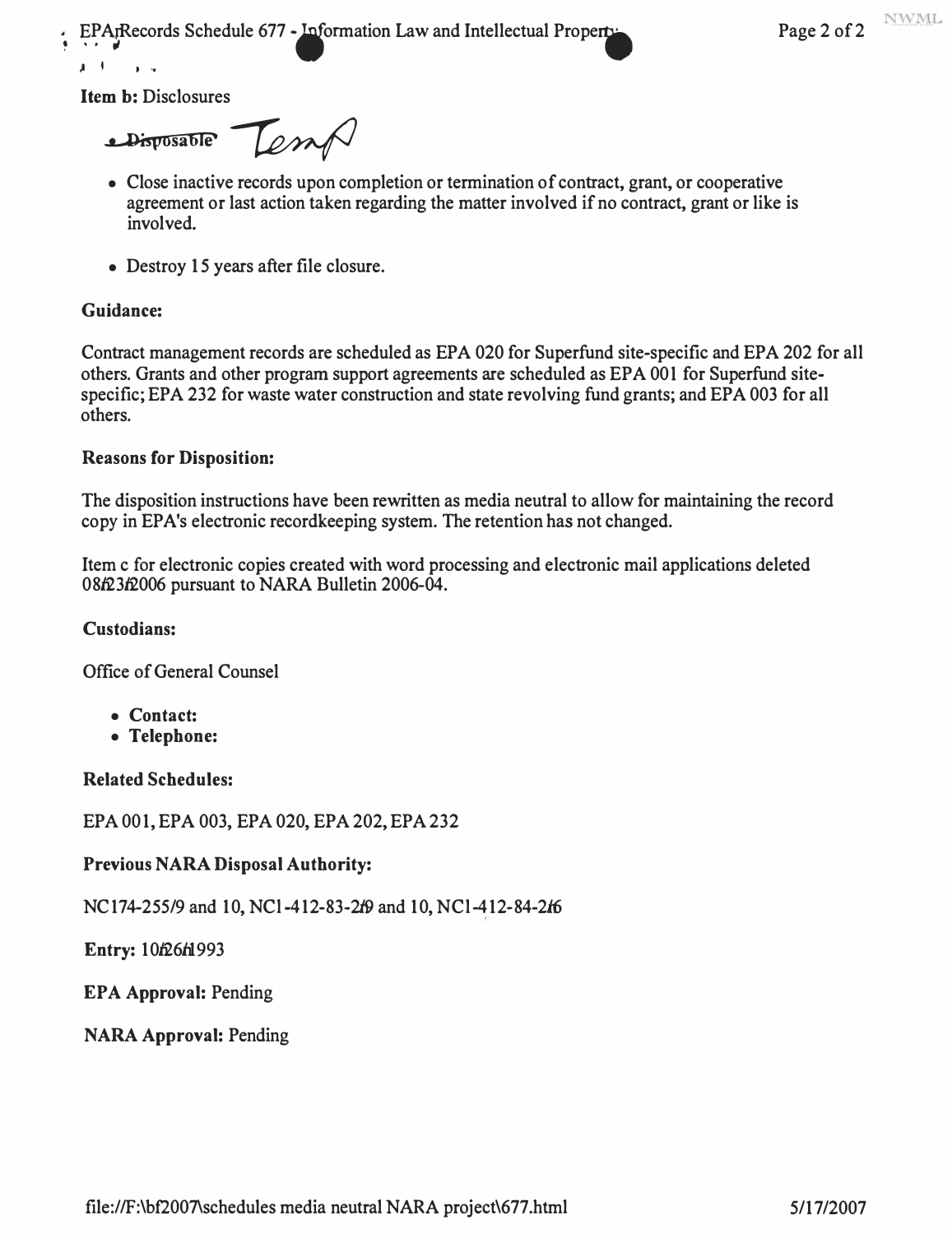

**This schedule is in development. It may not be used to retire or destroy records. If you have any questions, please contact the Records Help Desk.** 

## **EPA Records Schedule 678**

**Status: Development, 05/31/2007** 

**Title: General Law** 

� I I '

**Program: General Counsel** 

**Applicability: Agency-wide** 

**Function: 317-26 1 - Internal Operations Support** 

## **NARA Disposal Authority:**

This schedule authorizes the disposition of the record copy in any media (media neutral). Records designated for permanent retention must be transferred to the National Archives in accordance with **NARA standards at the time of transfer.** 

**• Pending** 

## **Description:**

Contains EPA general law files, including records related to ethics and standards of conduct, financial disclosures, contracts, appropriations, and real property, financial disclosure forms and legal opinions **and files.** 

Contains EPA claims files consisting of records related to the considerations and settlement of claims by and against the U.S. Includes Federal tort claims, employees' claims, waivers of claims, claim collection actions and other related actions. Records consist of claims forms, supporting documentation and other **<sup>e</sup>vidence, and Claims Officers determinations.** 

Also contains EPA personnel law files, consisting of records related to discrimination, labor relations, adverse employee actions and labor standards appeals or complaints. Records consist of complaint files of actions filed before administrative agencies or in Federal courts.

## **Disposition Instructions:**

**Item a: EPA general law files** 

• Disposable Temp

- **Close inactive records at end of year.**
- **Destroy 10 years after file closure.**

## **Item b: EPA claims files**